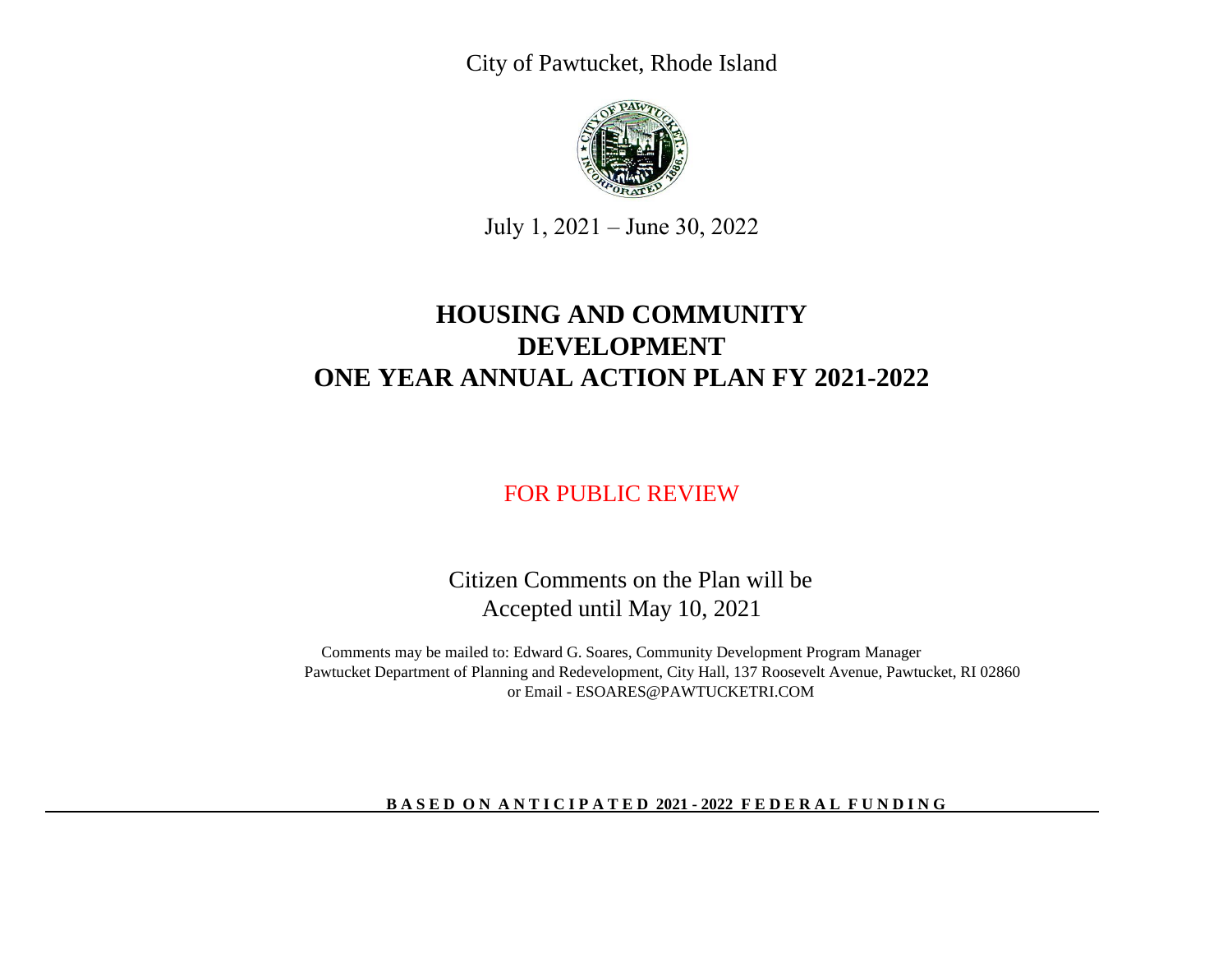City of Pawtucket, RI 2021-2022 Housing and Community Development Action Plan for Program Year 47 (July 1, 2021 - June 30, 2022)

#### **I. Community Development Block Grant Program**

| Anticipated 2021-2022 Federal CDBG Allocation Amount<br>Anticipated Program Income for Upcoming 2021-2022 Year*<br>TOTAL CDBG ALLOCATION | \$1,853,675<br>\$100,000<br>\$1,953,675 |
|------------------------------------------------------------------------------------------------------------------------------------------|-----------------------------------------|
| <b>II. HOME Housing Investment Partnership Program</b><br>Anticipated 2021-2022 Federal HOME Allocation Amount                           | \$572,978                               |
| III. Emergency Solutions Grant Program<br>Anticipated 2021-2022 Federal ESG Allocation                                                   | \$157,430                               |
| <b>TOTAL EST. FED. FUNDING BUDGET FOR 2021-2022</b>                                                                                      | \$2,684,083                             |

#### **I. 2021-2022 Community Development Block Grant Summary**

| Anticipated 2021-2022 Federal CDBG Allocation  | \$1,853,675 |
|------------------------------------------------|-------------|
| Anticipated CDBG Program Income for 2021-2022* | \$100,000   |
| Anticipated 2021-2022 CDBG Total Budget        | \$1,953,675 |

\*This figure is a projection based upon anticipated loan repayments in the upcoming 2021-2022 program year (see accompanying detail).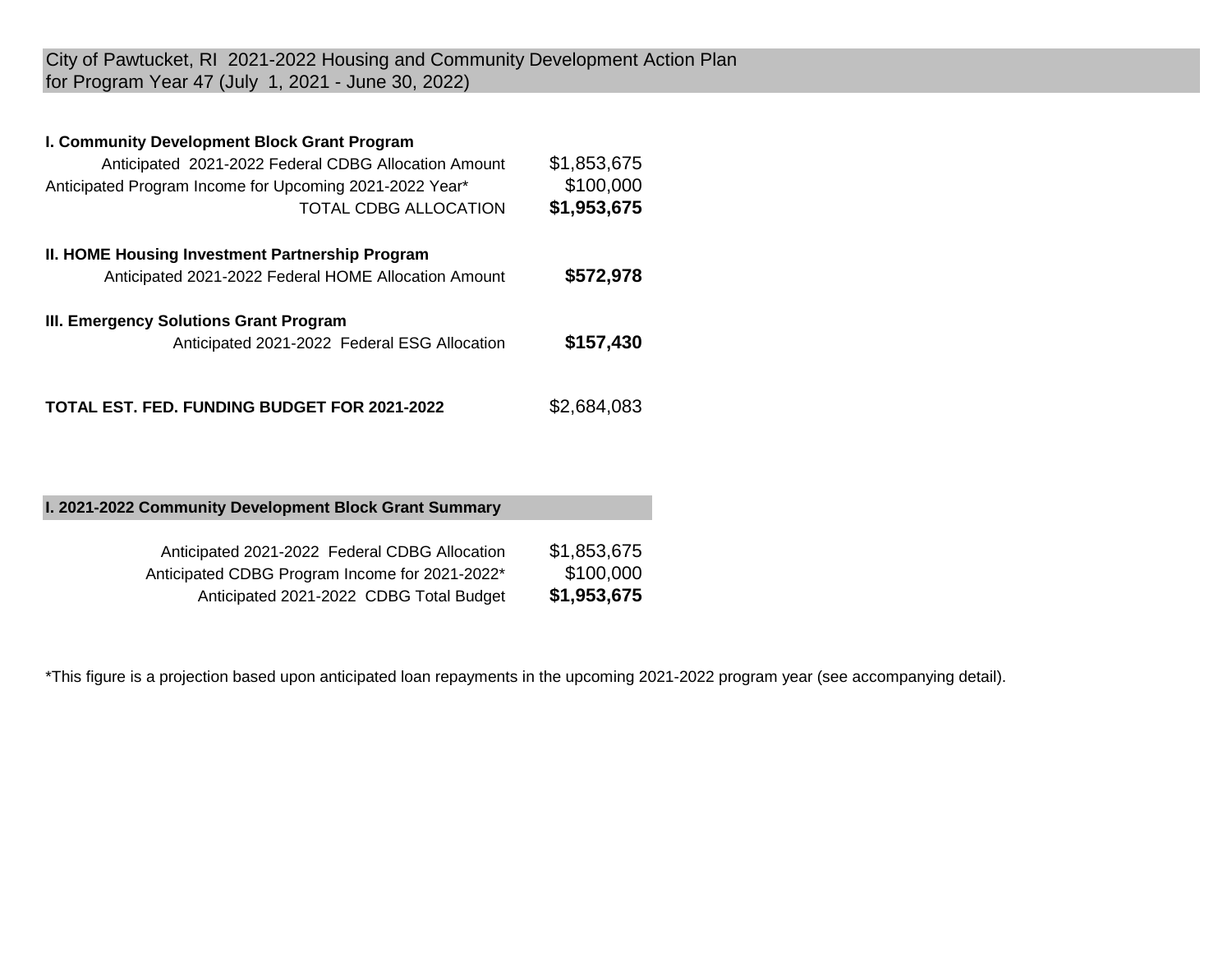#### **2021-2022 CDBG BUDGET BREAKDOWN BY PROGRAM AREA**

| Anticipated 2021-2022 CDBG BUDGET               |                          |
|-------------------------------------------------|--------------------------|
| 1. Public Service Allocation                    | \$1,953,675<br>\$385,735 |
| 2. Comm. Dev. Activities Allocation             | \$1,193,950              |
| 3. Administrative and Planning Allocation (20%) | \$373,990                |

## **\*2021-2022 Community Development Block Grant Detail Notes**

| Anticipated CDBG Program Income for 2021-2022 Program Year |           |
|------------------------------------------------------------|-----------|
| Pawt. Redev. Agency Residential Rehab Loan Payments        | \$45,000  |
| Pawt. Bus. Dev. Loan Corp. Business Loan Payments          | \$55,000  |
| TOTAL PROGRAM INCOME ANTICIPATED                           | \$100,000 |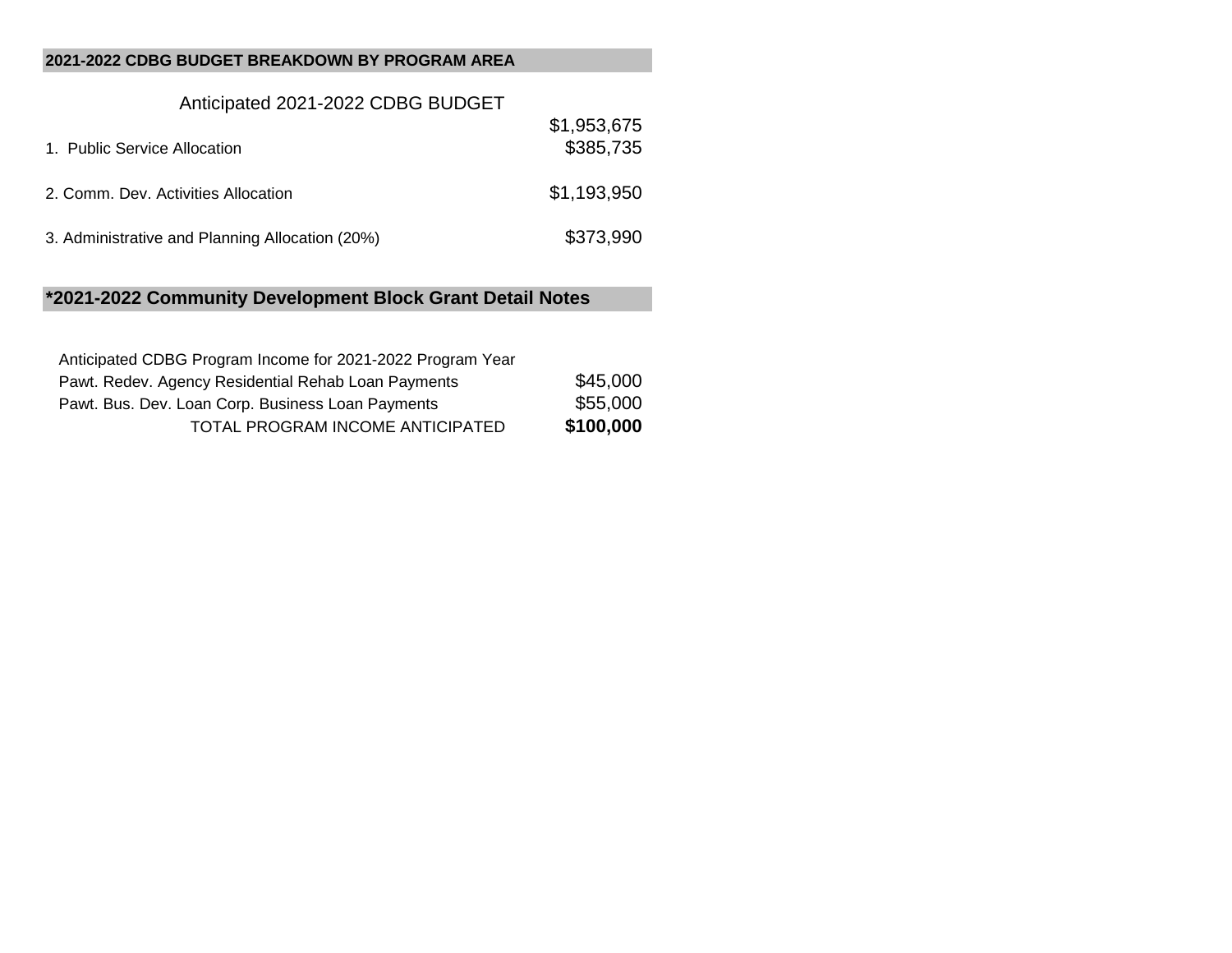# **PUBLIC SERVICE ACTIVITIES**

| I. Senior Services                                                 | <b>BUDGET</b> | <b>DESCRIPTION</b>                                                |
|--------------------------------------------------------------------|---------------|-------------------------------------------------------------------|
| Pawt. Senior Services/Senior Transportation                        | \$180,000     | Operation and Programming of the Leon Mathieu Senior Center       |
| New Horizons Adult Day Care                                        | \$30,000      | Adult Day Care for low/moderate Income Pawtucket Seniors          |
| II. Child Care                                                     |               |                                                                   |
| Pawtucket Family YMCA                                              | \$5,000       | Before/After School Care for School-aged Children in Pawtucket    |
| <b>III. Counseling Services</b>                                    |               |                                                                   |
| Day One (Sexual Assault & Trauma Resource Ctr. Of RI)              | \$7,000       | Services to Victims/Families of Sexual Assault                    |
| Family Service of Rhode Island                                     | \$44,000      | Police Go Team to Assist Victims of Violence                      |
| <b>IV. Summer Youth Programs</b>                                   |               |                                                                   |
| Summer Teen Program (Boys & Girls Club)                            | \$10,000      | Teen Summer Program                                               |
| <b>V. Adult Education Employment</b>                               |               |                                                                   |
| <b>Children's Friend and Service</b>                               | \$7,000       | Education Services Job Training Program for Entry Level Employees |
| <b>VI. Youth Initiatives</b>                                       |               |                                                                   |
| B.V. Tourism Council River Explorer Program                        | \$5,000       | Educational Outings on the Blackstone River Explorer Boat         |
| Pawtucket Public Library                                           | \$15,000      | Educational Program to assist children with Autism                |
| Pawtucket School Department                                        | \$12,000      | Robotics Program at Shea and Slater to focus on STEM              |
| <b>Blackstone Valley Community Action Program Community Center</b> | \$45,000      | <b>Woodlawn Community Center Programing</b>                       |
| <b>VII. Housing Assistance</b>                                     |               |                                                                   |
| Blackstone Valley Community Action Program, Inc.                   | \$10,000      | <b>Fair Housing Advocate</b>                                      |
| <b>VIII. Contingency</b>                                           | \$15,735      | <b>Contingency Funding</b>                                        |
| <b>TOTAL CDBG PUBLIC SERVICES</b>                                  | \$385,735     |                                                                   |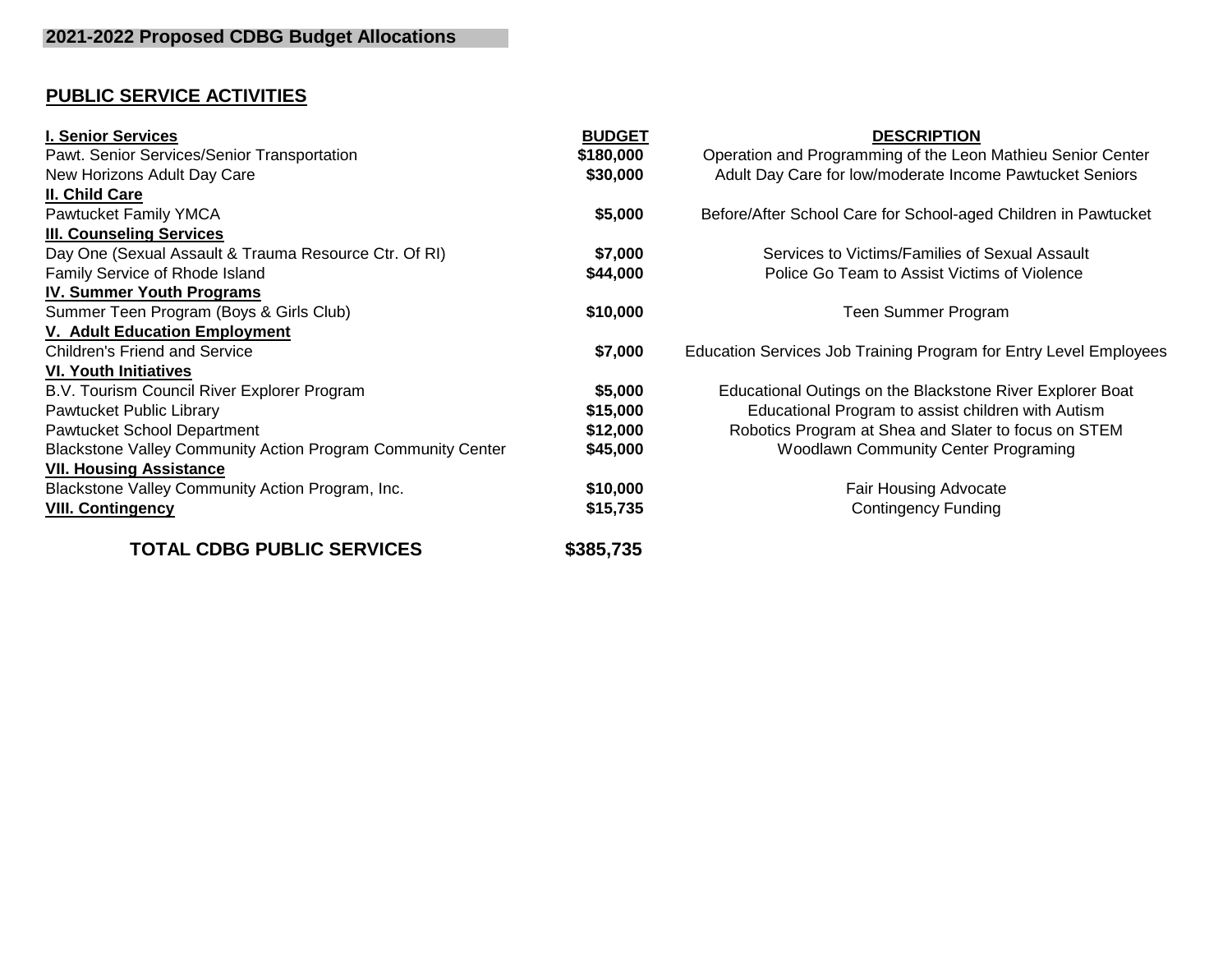### **2021-2022 COMMUNITY DEVELOPMENT ACTIVITIES DESCRIPTION**

| I. Facility Improvement Projects:                                                                             | <b>BUDGET</b>         |                                                                                                           |
|---------------------------------------------------------------------------------------------------------------|-----------------------|-----------------------------------------------------------------------------------------------------------|
| Leon Mathieu Senior Center                                                                                    | \$60,000              | Safety updates to 420 Main Street                                                                         |
| <b>Pawtucket Housing Authority</b>                                                                            | \$22,000              | Community Garden Greenhouse 483 Weeden Street, Galego Court                                               |
| Pawtucket Public Library                                                                                      | \$75,000              | Sayles Building - Historic Preservation                                                                   |
| <b>II. DPR Sponsored Improvement Projects:</b>                                                                |                       |                                                                                                           |
| Education and Training -Partnership with New England Tech                                                     | \$55,000              | Match for Economic Development Administration (EDA) Grant                                                 |
| Downtown Street and Sidewalk, Streetscape Improvements                                                        | \$51,950              | Street Trees, Sidewalk and Pedestrian Safety Improvements                                                 |
| <b>Transit Oriented Development</b>                                                                           | \$70,000              | Transit Oriented Development around new MBTA Station                                                      |
| Blackstone Valley Bikeway - Pawtucket Portion                                                                 | \$200,000             | Pawtucket portion of the Blackstone Valley Bikeway                                                        |
| <b>Tidewater Park</b>                                                                                         | \$50,000              | New City Park at Town Landing                                                                             |
| Barton Street/Pine Street Streetscape Improvements                                                            | \$50,000              | Street Trees, Sidewalk and Pedestrian Safety Improvements                                                 |
| <b>Pleasant Street Mural</b>                                                                                  | \$30,000              | New Mural on Pleasant Street                                                                              |
| Moshassuck Street/Esten Avenue Pedestrian Improvements                                                        | \$200,000             | Street Trees, Sidewalk and Pedestrian Safety Improvements                                                 |
| <b>Arts Bridges</b>                                                                                           | \$50,000              | Art installation over the George Street Overpass                                                          |
| Main Street Streetscape Improvements                                                                          | \$100,000             | Street Trees, Sidewalk and Pedestrian Safety Improvements                                                 |
| <b>Citywide Street Tree Planting</b>                                                                          | \$30,000              | Street Trees in CDBG Eligible Neighborhoods                                                               |
| <b>III. Economic Development:</b><br>Pawtucket's Business Development Corp. Business Loans<br>Progreso Latino | \$100,000<br>\$20,000 | Program Income Repayments to be Recycled for Lending Activity<br>Minority Small Business Outreach Program |
| IV. Pawtucket Redevelopment Agency Renewal:                                                                   |                       |                                                                                                           |
| Pawt. Redevelopment Agency Property Mgmt.                                                                     | \$10,000              | Property Disposition of PRA-Owned Properties                                                              |
| Pawt. Redevelopment Agency Spot Acquisition                                                                   | \$10,000              | Acquisition of Blighted Properties                                                                        |
| Pawt. Redevelopment Agency Spot Demolition                                                                    | \$10,000              | Demolition for Removing Blighted Properties                                                               |
| <b>TOTAL CDBG ACTIVITIES</b>                                                                                  | \$1,193,950           |                                                                                                           |
|                                                                                                               |                       |                                                                                                           |
| 2021-2022 CDBG ADMINISTRATION/PLANNING                                                                        | <b>BUDGET</b>         | <b>DESCRIPTION</b>                                                                                        |
| I. Dept. of Planning and Redevelopment Administration                                                         | \$303,990             | Administration Costs for CDBG Grant Management                                                            |
| II. Pawtucket Redevelopment Agency Administration                                                             | \$50,000              | Administration Costs for Agency Programs                                                                  |
| III. Pawt. Business Development Corporation Administration                                                    | \$20,000              | Administration Costs for Small Business Loan Programs                                                     |

**TOTAL CDBG ADMINISTRATION \$373,990**

**TOTAL ALL CDBG CATEGORIES \$1,953,675**